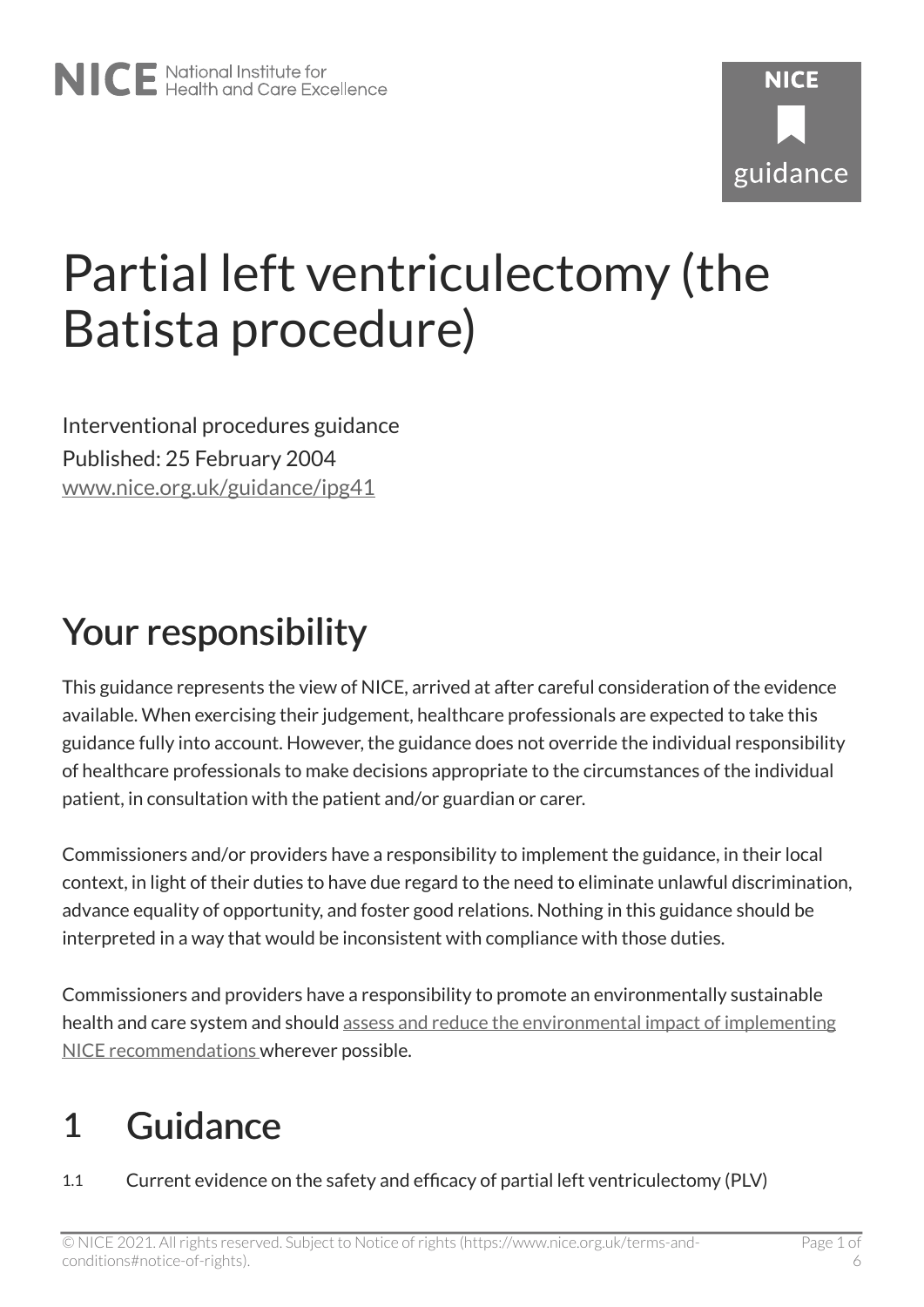does not appear adequate for this procedure to be used without special arrangements for consent and for audit or research.

- 1.2 Clinicians wishing to undertake PLV should take the following action.
	- Inform the clinical governance leads in their Trusts.
	- Ensure that patients understand the uncertainty about the procedure's safety and efficacy and provide them with clear written information. Use of the Institute's [information for the public](http://www.nice.org.uk/guidance/ipg41/informationforpublic) is recommended.
	- Audit and review clinical outcomes of all patients having PLV. Publication of safety and efficacy outcomes will be useful in reducing the current uncertainty. The Institute may review the procedure upon publication of further evidence.
- 1.3 This is a radical treatment for very ill patients that should only be considered in centres where alternative treatments for severe heart failure are available.

## 2 The procedure

#### 2.1 Indications

- 2.1.1 PLV is used to treat patients with irreversible (end-stage) heart failure secondary to dilated disease, or Chagas' disease. It has also been used in some patients with ischaemic heart disease.
- 2.1.2 Surgical alternatives to PLV may include coronary artery bypass grafting (CABG), cardiac transplant and left ventricular assist devices (LVAD). Ventricular volume reduction procedures include mitral valve repair (mitralannuloplasty), endoventricular circular patch plasty and left ventricular aneurysmectomy. Medical therapy includes diuretics, vasodilator therapy, beta blockers and digoxin.

### 2.2 Outline of the procedure

2.2.1 Partial left ventriculectomy seeks to restore left ventricular function by reducing cardiac volume (and left ventricular wall tension) through the resection of the posterolateral wall of the left ventricle. It is often accompanied by valvuloplasty (or mitral annuloplasty) to prevent postoperative mitral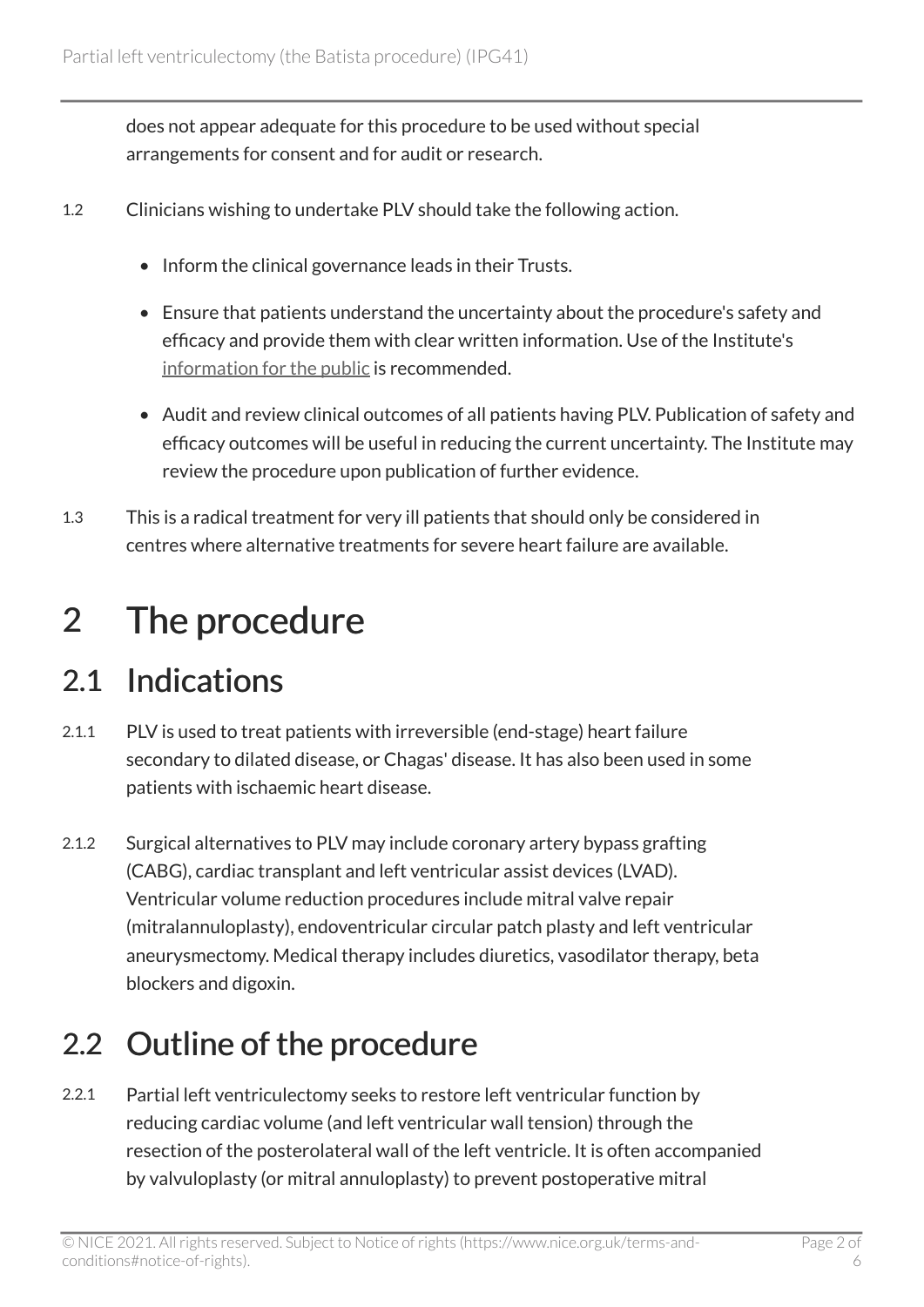regurgitation. Variations of the technique for PLV include lateral PLV, extended PLV and anterior PLV. The procedure is usually performed with the aid of cardiopulmonary bypass.

2.2.2 In lateral PLV, an incision is made at the apex of the left ventricle and extended towards the base. A wedge-shaped portion of the left ventricle is resected, leaving the papillary muscles intact where possible. Extended PLV additionally excises the papillary muscles and the mitral valve. In anterior PLV, the area between the left anterior descending artery and the attachment of the left anterolateral papillary muscle is resected and closed as in lateral PLV.

### 2.3 Efficacy

- 2.3.1 Studies reported 30-day survival rates of between 50% and 99%. In one nonrandomised study, there was no difference in survival rates between patients undergoing this procedure and patients undergoing heart transplant at 1 year. In a case series of 62 patients, survival was 80% and 60%, and event-free survival was 49% and 26%, at 1 and 3 years, respectively, after surgery. The survival rate at 1 year was achieved with the frequent use of ventricular assist devices and transplantation as salvage therapy. For more information, refer to the 'Sources of evidence' section.
- 2.3.2 All the Specialist Advisors thought that efficacy, especially long-term efficacy, was uncertain. One Advisor commented that it is difficult to establish which patients would benefit from the procedure and that there is often no improvement in myocardial function.

### 2.4 Safety

- 2.4.1 As noted in Section 2.3.1, 30-day mortality ranged from 1% to 50%. However, it is unclear from the studies whether these deaths were the result of the procedure or were attributable to the underlying condition. Reported complications included congestive heart failure, bleeding, arrhythmias, renal failure, respiratory failure and infection. For more information, refer to the 'Sources of evidence' section.
- 2.4.2 The Specialist Advisors were concerned about the high (30-day) mortality rate associated with this procedure. One Advisor listed late complications as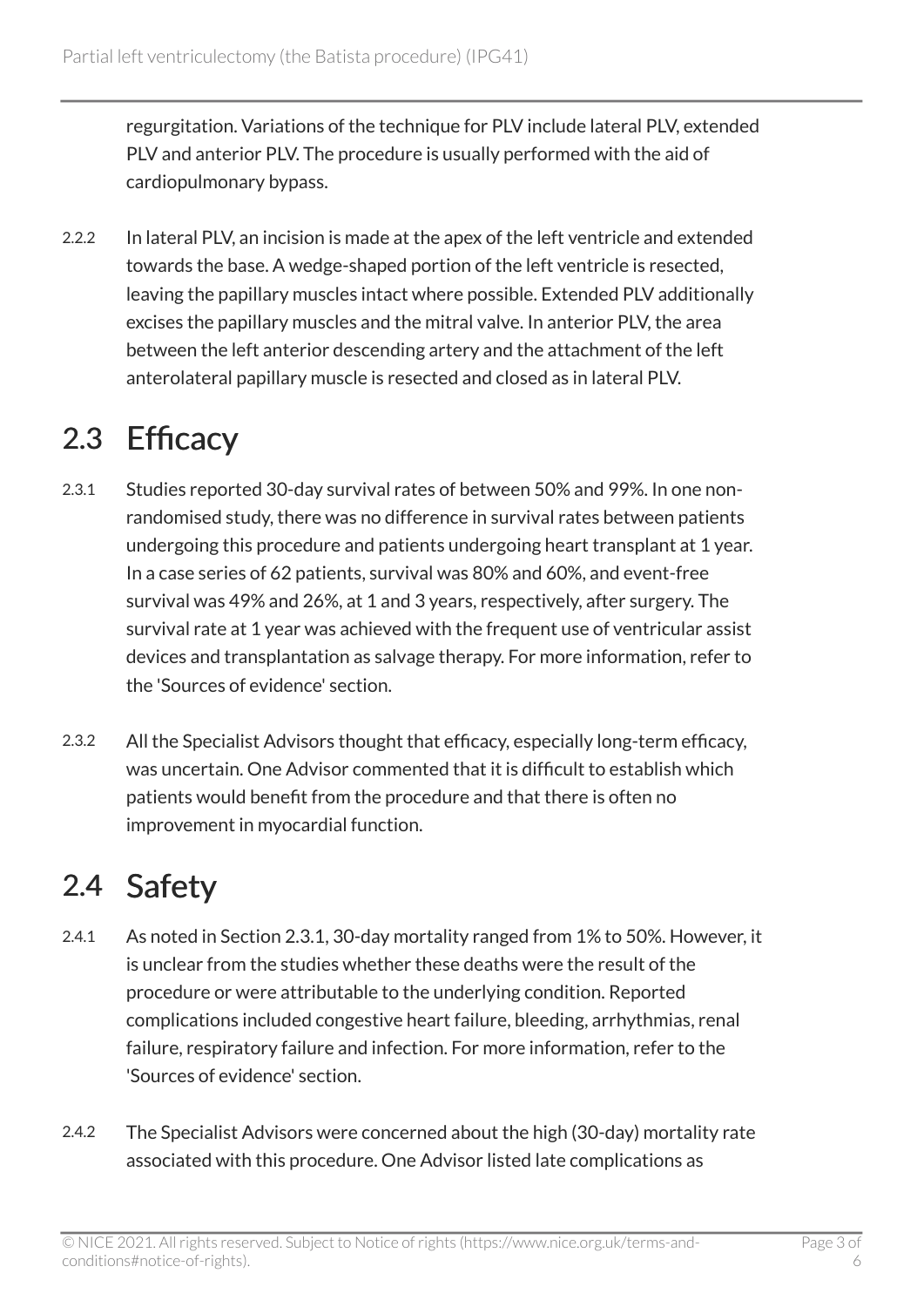arrhythmias, mitral regurgitation, and progressive dilation of the left ventricle. The same Advisor considered the main disadvantage of the procedure to be the need for resection of viable myocardium.

#### 2.5 Other comments

2.5.1 The evidence for this procedure is difficult to interpret because of:

- inconsistencies in patient selection
- the variable nature of the surgery performed
- inadequate information about duration and quality of life after the operation.

Andrew Dillon Chief Executive February 2004

## 3 Further information

### Sources of evidence

The evidence considered by the Interventional Procedures Advisory Committee described in the following document.

['Interventional procedures overview for partial left ventriculectomy',](http://www.nice.org.uk/proxy/?sourceUrl=http%3a%2f%2fwww.nice.org.uk%2fip060overview) October 2002.

## Information for patients

NICE has produced [information on this procedure for patients and carers](http://www.nice.org.uk/guidance/ipg41/informationforpublic). It explains the nature of the procedure and the guidance issued by NICE, and has been written with patient consent in mind.

## 4 Changes since publication

As part of NICE's work programme, the current guidance was considered for review but did not meet the review criteria as set out in the IP process guide. The guidance here therefore remains current.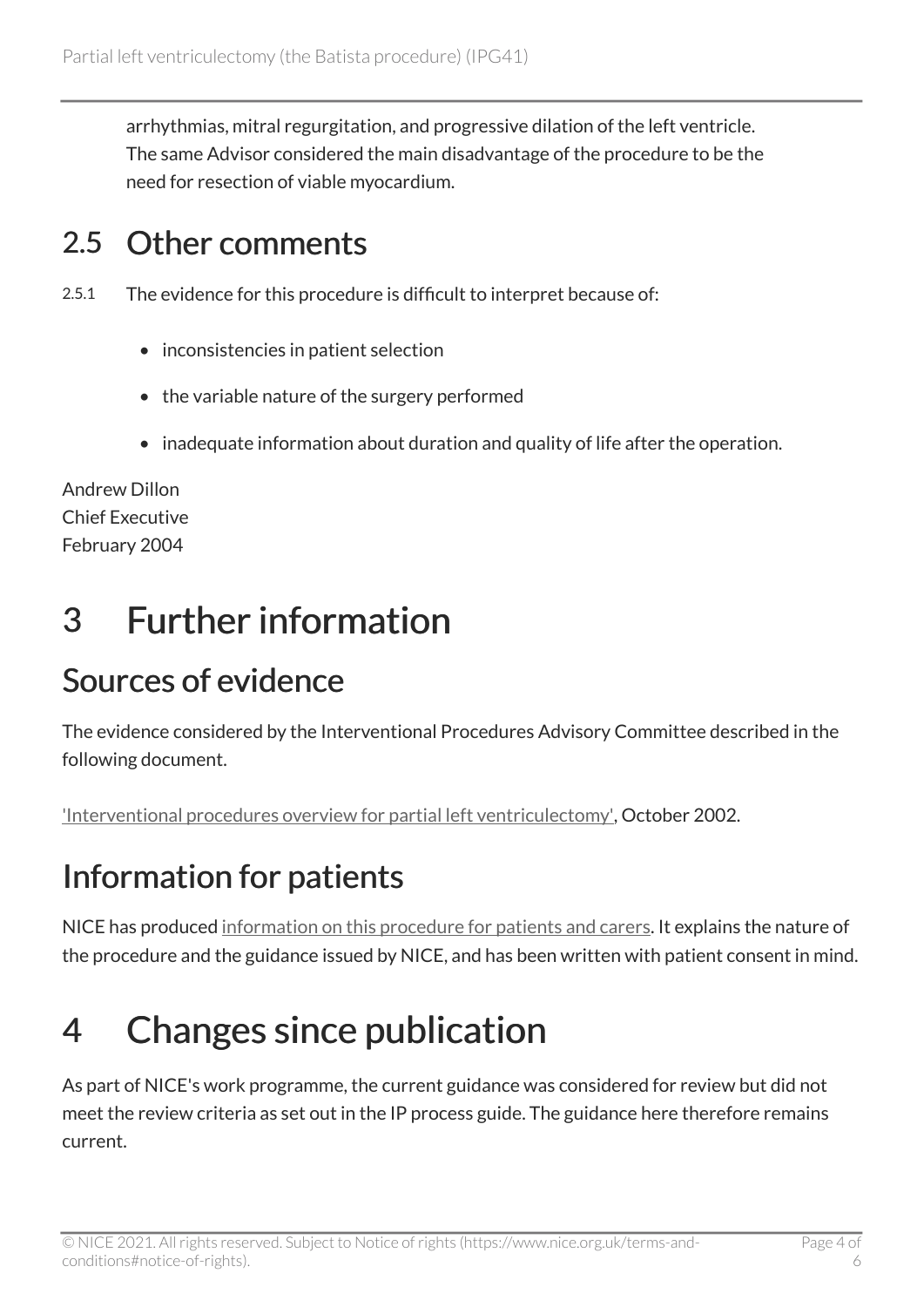30 January 2012: minor maintenance.

## 5 About this guidance

NICE interventional procedure guidance makes recommendations on the safety and efficacy of the procedure. It does not cover whether or not the NHS should fund a procedure. Funding decisions are taken by local NHS bodies after considering the clinical effectiveness of the procedure and whether it represents value for money for the NHS. It is for healthcare professionals and people using the NHS in England, Wales, Scotland and Northern Ireland, and is endorsed by Healthcare Improvement Scotland for implementation by NHSScotland.

This guidance was developed using the NICE [interventional procedure guidance](http://www.nice.org.uk/about/what-we-do/our-programmes/nice-guidance/nice-interventional-procedures-guidance) process.

We have produced a [summary of this guidance for patients and carers.](http://www.nice.org.uk/guidance/ipg41/informationforpublic) Information about the evidence it is based on is also [available](http://www.nice.org.uk/guidance/ipg41).

#### Your responsibility

This guidance represents the views of NICE and was arrived at after careful consideration of the available evidence. Healthcare professionals are expected to take it fully into account when exercising their clinical judgement. This guidance does not, however, override the individual responsibility of healthcare professionals to make appropriate decisions in the circumstances of the individual patient, in consultation with the patient and/or guardian or carer.

Implementation of this guidance is the responsibility of local commissioners and/or providers. Commissioners and providers are reminded that it is their responsibility to implement the guidance, in their local context, in light of their duties to avoid unlawful discrimination and to have regard to promoting equality of opportunity. Nothing in this guidance should be interpreted in a way which would be inconsistent with compliance with those duties.

#### Copyright

© National Institute for Health and Clinical Excellence 2004. All rights reserved. NICE copyright material can be downloaded for private research and study, and may be reproduced for educational and not-for-profit purposes. No reproduction by or for commercial organisations, or for commercial purposes, is allowed without the written permission of NICE.

#### Contact NICE